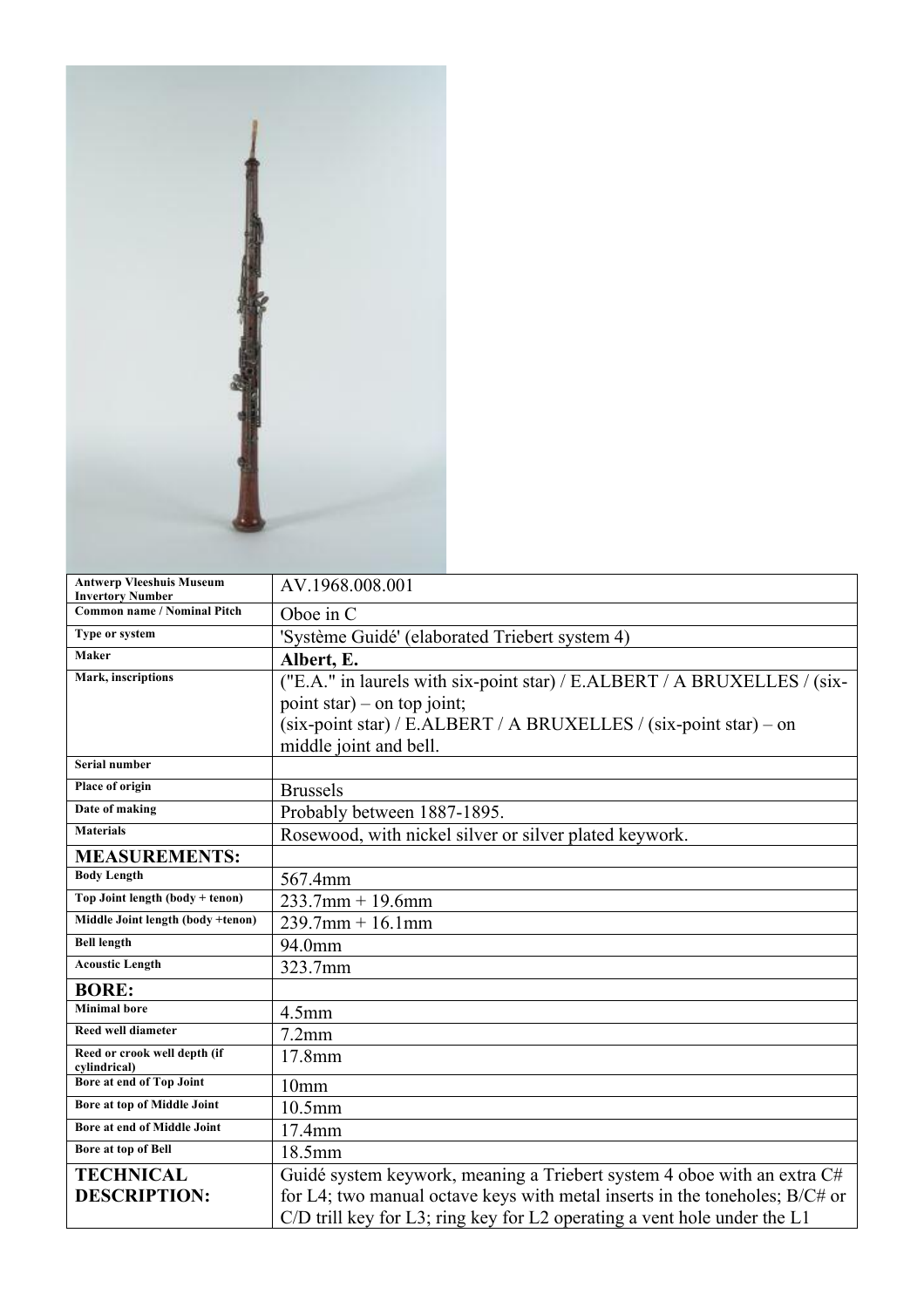|                                     | half-hole plateau, likely for c2 improvement; left Bb and C for R1 with      |
|-------------------------------------|------------------------------------------------------------------------------|
|                                     | overlap; plateau for R2, also closed with the low C key, for high D          |
|                                     | improvement; ring key for R3 closing the F# vent hole for the forked F;      |
|                                     | butterfly key and a left C# for L4.                                          |
|                                     | 3rd hole doubled, with finger cove.                                          |
|                                     | No vent holes and no inner rim on a short bell.                              |
|                                     | Keyhead type: flat (but slightly domed), round, arrowed.                     |
|                                     | Metal lining: reed well, tenons, sockets, bell end.                          |
| <b>Faults</b>                       | The instrument is in very good overall condition, but to be in playing       |
|                                     | condition, some pads and springs need changing. Very litte wear and tear.    |
|                                     | Reed box and grease box missing.                                             |
| Case                                | The present case is likely original.                                         |
| <b>Playing Accessories</b>          | Reed, probably not original and for display only.                            |
| <b>Usable Pitch</b>                 | $A = c435$ Hz with reed: total length 64.5mm / staple 42mm / tip width       |
|                                     | 8.5mm.                                                                       |
| <b>Performance Characteristics</b>  | Due to the condition of the instrument only a basic scale could be produced. |
|                                     | Warm sound with good fork fingerings, possibly due to the relatively wide    |
|                                     | minimum bore of the instrument.                                              |
| Specific usage / Antecedents        | According to Lambrechts-Douillez (1981) p.74, this instrument belonged to    |
|                                     | the famous oboist Guillaume Guidé (1859-1917), international soloist, oboe   |
|                                     | teacher of the Brussels Conservatoire from 1884-1908, and principal oboe     |
|                                     | of the Monnaie Opera House orchestra from 1884-1900, after which he          |
|                                     | became the co-director of the Monnaie, until his death. See Verdegem         |
|                                     | (2008) on Guidé.                                                             |
| Further information on maker        | Haine & Meeus (1986) pp.21-3.                                                |
|                                     | Romain (1979).                                                               |
|                                     | Waterhouse (1993) p.4.                                                       |
|                                     |                                                                              |
| Specific literature Reference about | Verdegem (2015) pp.100-6.<br>Lambrechts-Douillez (1981) p.74.                |
| this instrument                     |                                                                              |
| <b>Illustration reference</b>       | Verdegem (2015) pp.101 on the mark.                                          |
| General literature (about this type | Lambrechts-Douillez (1981) p.74.                                             |
| of instrument)                      | Verdegem (2015) pp.106-8 about the 'Système Guidé'.                          |
| <b>Comparable instruments</b>       |                                                                              |
| Remarks                             | The mark is not recorded in Waterhouse's New Langwill Index and is,          |
|                                     | according to Verdegem (2015) p.101, most probably the mark of <i>Albert</i>  |
|                                     | frères, being the three sons of Eugène Albert, a company which existed       |
|                                     | only for a few years between 1887-1895. Therefore the oboes with this        |
|                                     | mark seem to be very rare. Of the three brothers Jacques Albert was the      |
|                                     | oboe specialist, as he was also a Conservatoire trained oboe player. The     |
|                                     | keywork is an example of the 'Système Guidé', produced by (Jacques)          |
|                                     | Albert and Mahillon, Brussels, and most probably developed by the former.    |
|                                     | This is actually a Triebert system 4, with an extra left C# for L4.          |
| <b>Bibliography</b>                 | (Jeannine Lambrechts-Douillez), Catalogus Muziekinstrumenten, Museum         |
|                                     | Vleeshuis Antwerpen (Antwerpen: Ruckers Genootschap 1981).                   |
|                                     | William Waterhouse, The New Langwill Index. A Dictionary of Musical          |
|                                     | Wind-Instrument Makers and Inventors (London: Tony Bingham 1993).            |
|                                     |                                                                              |
|                                     | Malou Haine & Nicholas Meeùs, Dictionnaire des facteurs d'instruments        |
|                                     | de musique en Wallonie et à Bruxelles (Liège: Pierre Mardaga 1986).          |
|                                     | Pierre Romain, Les Albert, facteurs de clarinettes à Bruxelles de 1839 à     |
|                                     | 1950 (Bruxelles, Thesis ULB 1979).                                           |
|                                     |                                                                              |